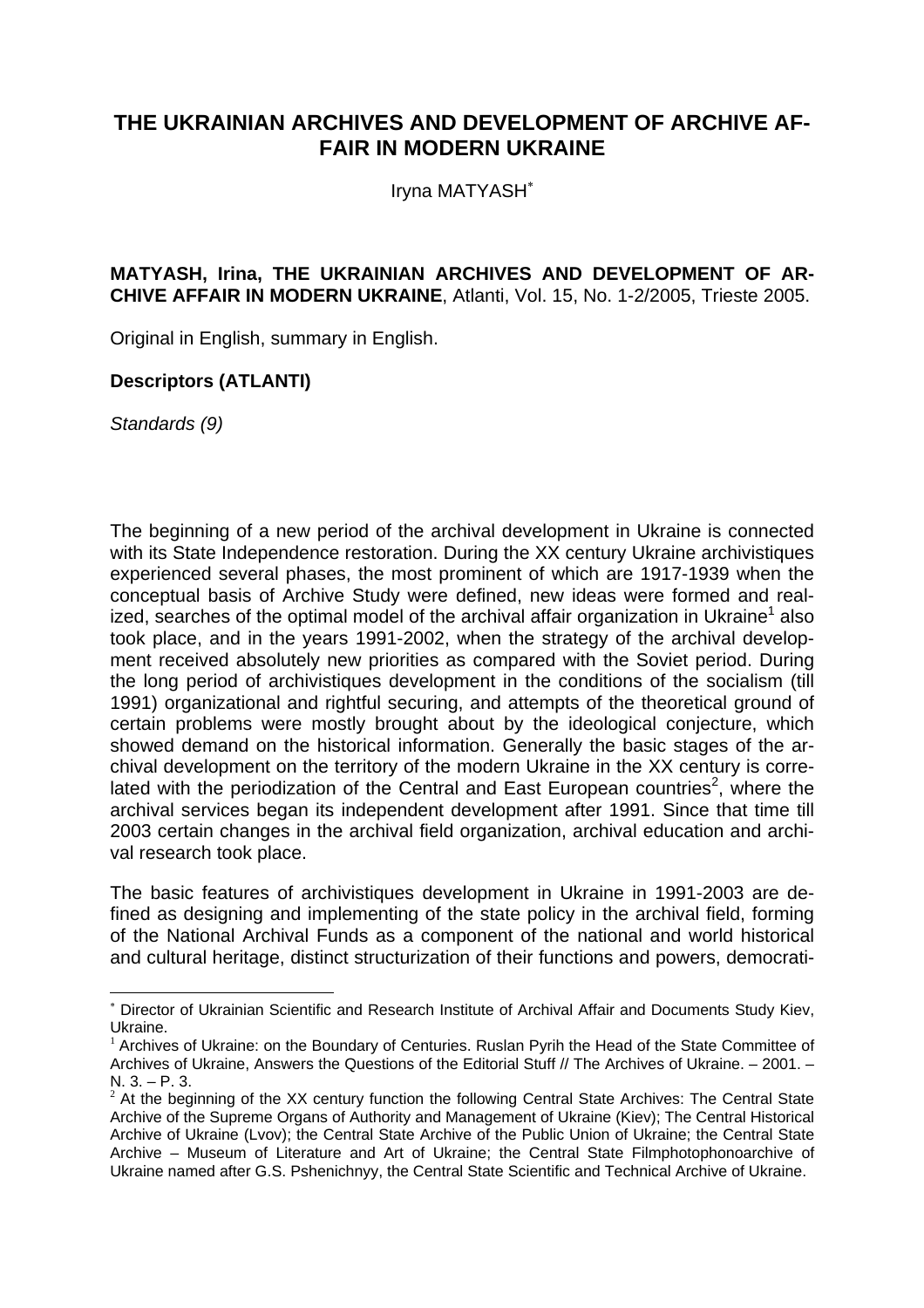zation of the archival management, mass declassification of the archival information, widening of the access to the archives, deepening of the informational cooperation in the archival field, representing of the archival resources in the world net Internet, development of the archival science and education and positives changes in the social status of the archivists. Besides that, understanding of traditions and archives role in the life of society, gradual demarcation of historian and archivist's functions, and comprehension of their meaning greatly influenced on the archival development and professional motivation of archivist's activity.

State archival system of Ukraine entered a new stage of its development with firmly established basic elements of the organizational structure. In general they met the main principals of archivistiques, those times administrative and territorial division and were able to meet the citizens and State demands of the retrospective documents information. The Main Archival Management at the Cabinet of Ministers in Ukraine continued to execute as the State Organ of Archival Management, later it became the Main Archival Management of Ukraine (March – December 1999). In December 1999 the status of the branch management organ was promoted – it was reorganized into the State Archives Committee of Ukraine. To the point of view of that time manager of the archival service, the Doctor of History, professor P.I. Pyrih, it showed the recognition of the archives social importance, their role in the creation of an independent state, and formation of the national consciousness of the citizens. It was the Supreme Soviet of Ukraine who determined the state police in the archival field and record keeping.

The system of the archival institutions of Ukraine has changed a little its configuration, taking into account the fact that at the beginning of the 1990's it included 6 Central State Archives (two historical archives in Kiev and Lvov, the Supreme Organs of Authority and Management Archive, the Archive-Museum of Literature and Art, Scientific and Technical Archive, Filmphotophonoarchive), the State Archive at the Cabinet of Ministers of the Crimean Autonomous Republic, local state archives (of the regions, of Kiev and Sevastopol, and districts), archival subdivision of the state scientific institutions, museums and libraries. It was enlarged by the Central State Archive of the social associations of Ukraine (1991), created on the basis of the Central Committee Archive of the liquidated communistic party of Ukraine and by such a new scientific institution as the State Ukrainian Scientific and Research Institute of Archival Affair and Documents Study (1994). The status of the manuscript section of the Central Scientific library of Academy of Science in Ukraine (the National Library of Ukraine named after V.I. Vernadsky), was changed, on the basis of which was created the Institute of Manuscript and the Institute of Archivistiques and later the library and archival collection "The Fund of the Presidents of Ukraine" (1996) also came to life. Gradually the tendency of decentralization began to develop, that is the expansion of the state regions archives power, which became the component of the region state administrations – the organs of the regional management; and also creation of new state archival institutions of double subordination: Branch State Archive of the Ministry of Defense of Ukraine (1992), Branch State Archive of the Ministry of Internal Affairs (1995), State Cartograph and Geodesic Fund of Ukraine (1996), Branch State Archive of the Committee of Ukraine as to the Problems of Hydrometeorology, State Archive of Defense Service of Ukraine and State Informative Geological Fund of Ukraine. At the beginning of the XXI century, with approving of the second editing of the branch bill, new opportunities for creation of the archival institution of a new type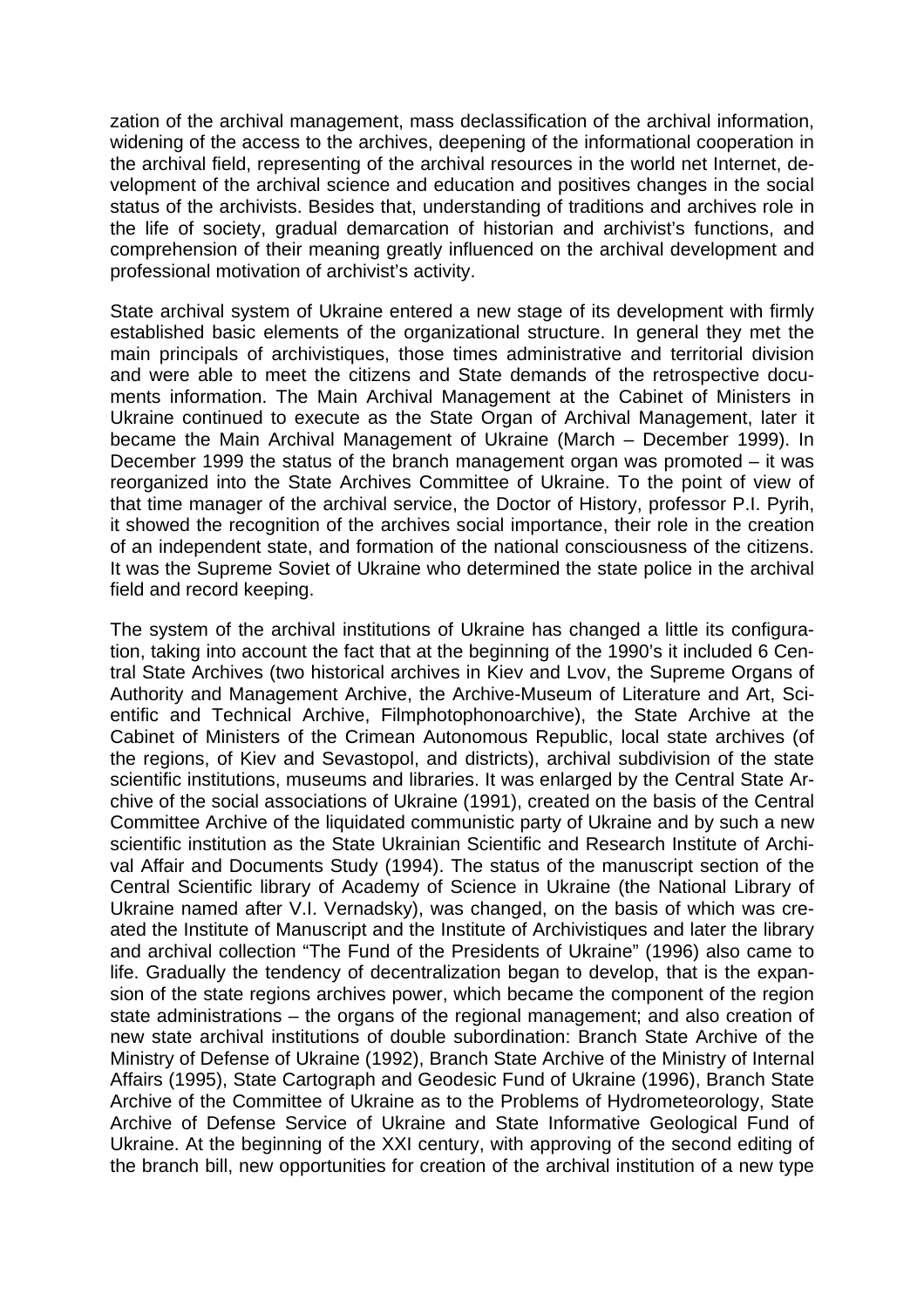were opened, that is the archival institutions based by natural persons and also the working archives for the documents storage that are necessary for the social and legal defense of the citizens<sup>3</sup>.

Working out of the legal point in archives functioning, settlement of law and order in the archival field, creation of the normative and legal base, which would meet the demands of time, have become the main points in the activity of the state management organ in the archival field and record keeping on the boundary of the centuries. In December 1993 a new Law "About the National Fund and Archival Institutions in Ukraine" was approved. This event was very important in the archival formation of the independent Ukraine. For the first time on the legislative level the legal basis and organizational system of the archival affair were defined, a new integral category of culture and law in the Ukrainian archivistiques and legislation was consolidated, that is the National Archival Fund. It was qualified as a component of the national and world historical and cultural heritage, and the component of the informative resources of the society. For the last 10 years of the state independence nearly 19 million of different kinds of the documents became the part of the National Archival Fund, including 10,5 million documents from the Archival Fund of the Communistic party of the former Soviet Union, almost 3 million documents from KGB and about 6 million ones from the enterprises, institutions and organizations – the traditional sources of the state archives completing. At the beginning of the XXI century the National Archival Fund had almost 60 million affairs.

The system of archival establishment is to secure the functioning of the National Archival Fund.

The law played a very important role in the expansion of the archives openness and easy of access, having defined the rights and duties of the citizens as to collecting and storage of the archival documents. It also showed new opportunities of new economical relations in the archival affair and expansion of different kinds of property in the storage of the archival documents. Approving of this bill has a special meaning for defense of Ukraine's sovereignty in the archival field and its entrance to the international legal expanse in this sphere.

In December 2001 a new editing of the branch law, which met the demands of time, was approved. As K.E. Novokhatsky noted, the vice-chairman of the State Committee of Archives, one of the main innovations in the second editing was the fact that "it greatly intensified the competence of the national archival institutions in the sphere of record keeping" and defined the archival documents as "personal property". Actually all national archival institutions that are in direct or double subordination of the State Committee of Archives, the Law of 2001 defined as the State organs, which perform the functions of collecting, counting, storage of the archival documents, usage of its information – and is also to manage the archival affair and record keeping. The officials of Central State Archives have received the status of the state employees.

The legislative activity in the archival field wasn't finished with the approving of a new editing of the branch law. Working out of the new law of Ukraine "About General Documents Study" has become an important direction of the activity in this sphere.

 $\overline{a}$ 

<sup>&</sup>lt;sup>3</sup> "The Law Creates the Basis for Solving Only Professional Problems". - // The Archives of Ukraine, - $2001. - N. 6. - P. 3.$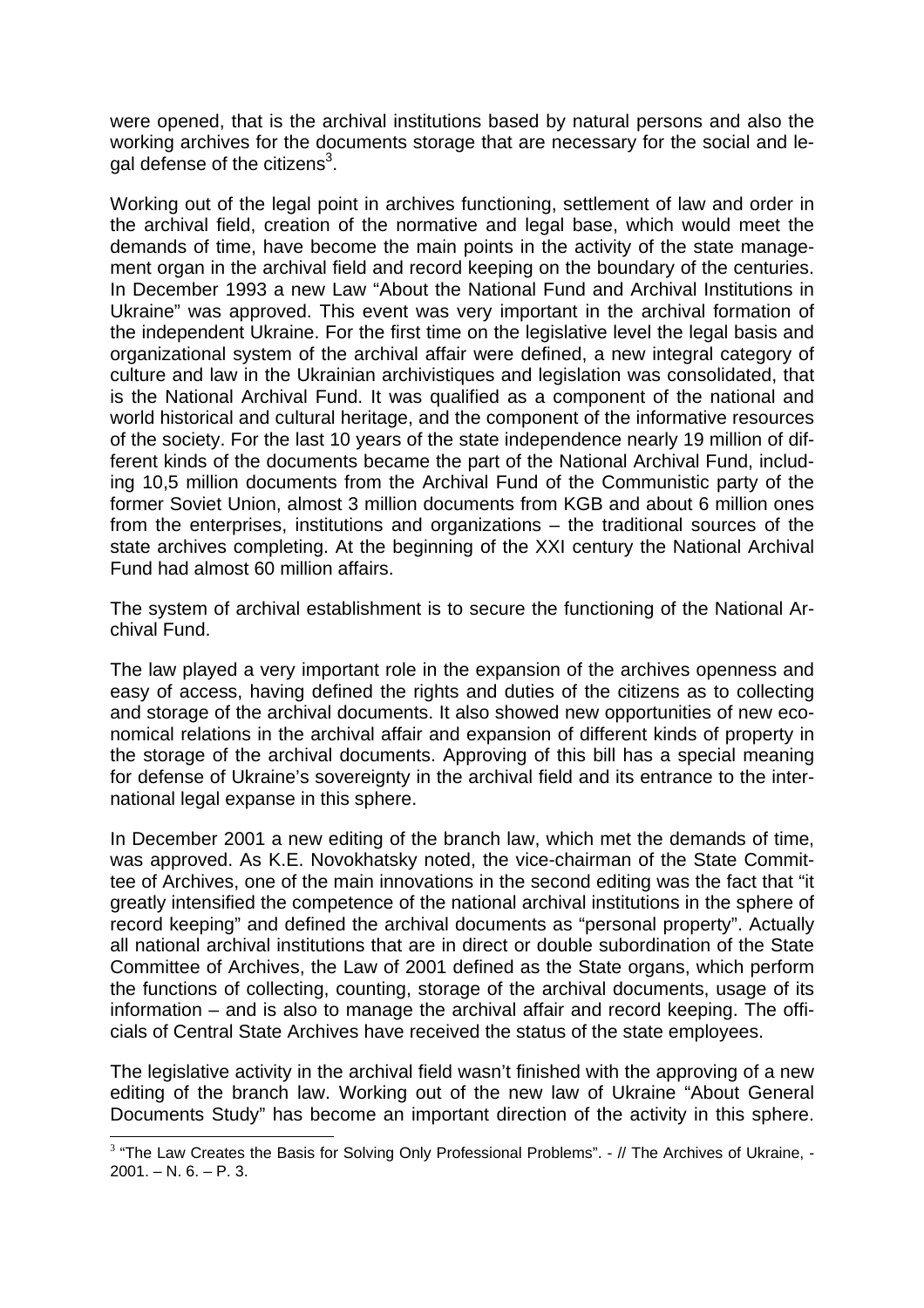Expansion of the State archival institutions power and world's practice pushed to the creation of such a bill. In particular, the law about federal documentation in the USA is in force since 1976, and in Germany the law about record keeping was approved in 1926. There also can be noted improvement of the normative base in such a fundamental direction of the sphere as security of the archival documents (the profile standards are being worked out), creation of the National Archival Fund, defense of the citizens rights and legal interests of the state and juridical person, and increasing of the social status of the archivists.

The last item of the problem directed the main goal of the activity which was created in May 1991 by Ukraine Archivists Association – a social organization, which task is to help to the archival development, satisfaction and defense of legal, scientific, economic, creative, national and cultural interests of the archivists. The most important task of the archivists was to change the attitude of the society to the archival affair and to increase the archivist's profession prestige. Members of Ukraine Archivists Association took part in the scientific research of the archival field, studying different aspects of the archives activity and improving professionalism. During the decades of its existence the Union of Historical Science was headed by a prominent scientist – the Doctor of History, professor C. Kulchitskiy, Honored person working in the culture of Ukraine B. Ivanenko, candidate of historical sciences V.Lozitskiy. A publishing organ of Ukraine Archivists Association– an informational bulletin "UAA Vestnik" (since 1998 – "Archivist: UAA Vestnik") was created in order to inform about the activity of the Association.

As to the President of Ukraine decree in October 1998 the Day of the Archival Institutions Officials was recommended, which is celebrated since that time on December 24.

Expansion of easy of access to the archival information, as it was declared in the Law "About the National Archival Funds and Archival Institutions" found its realization in practice and gradually became very important in the professional activity of the archivists. A serious step on the way to the democratization of the archival affair in the independent Ukraine has become a new stage of the archives declassification, introduction to the scientific circulation of the important document information. First of all this process concerned the documents of the Communistic party of the Ukrainian Soviet Socialistic Republic, the transfer of which into the Main Archival Management at the Cabinet of Ministers of Ukraine has given the opportunity of incorporation of the Communistic party archival fund into the State one. This event proved the existence of the National Fund of Ukraine. According to Verchovna Rada Presidium decision some categories of the documents from the former KGB of the Soviet Ukrainian Republic were given to the State storage in September 1991, that is the archival investigation of the repressed and so called "filtrartive" affair of the citizens - the victims of the Nazi pursuit, departed to the forced labour to Germany. Declassification of the documents helped to investigate such tragic events in our history as famines, Chernobyl catastrophe and creation of the fundamental series of documentary editions, such as: "The Book of Memory", "Rehabilitated by History" and others. One of the leading tendencies of the modern archivistiques development is integration of the Ukrainian archives into the world professional association. Ukrainian archivists take part in the meetings of the Archive International Association and collaborate in its professional committees. In particular G. V. Papakin is elected to be the member of the Committees to decide the legal questions, T.A. Klymenko – the member of the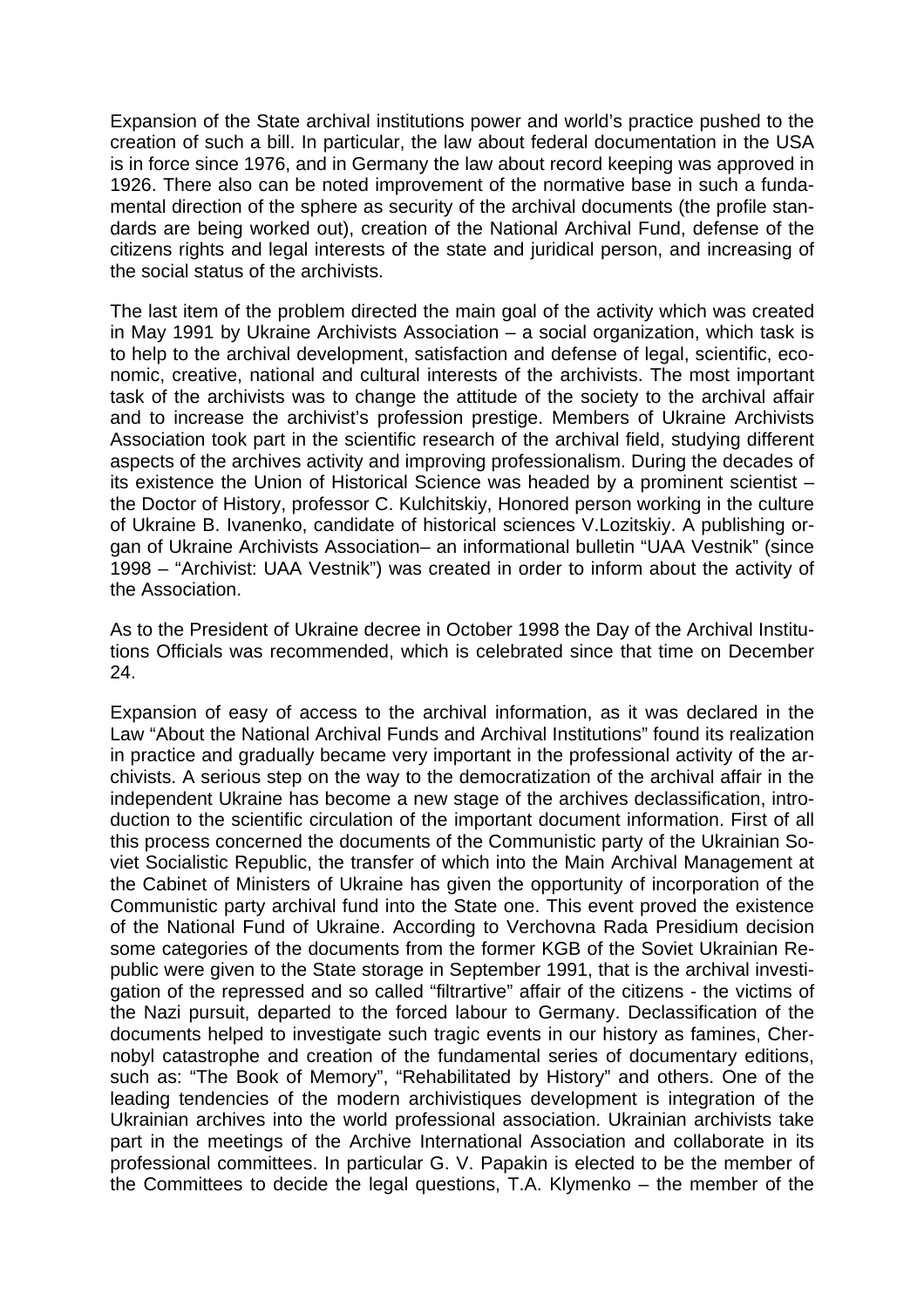Archival Fitting out and Equipment in the Zone of Moderate Climate Committee, I.B. Matyash – the member of Science, Medicine and Technology Archive Committee. Participation of the Ukrainian archival institutions representatives in the International Conferences of the Central and East European countries in Poland has become traditional. Agreements about co-operation with the national archival services of Austria, Belarus, Moldova, Poland, Russia, Rumania, Turkey and other states are concluded. Relations between the archival services of Ukraine and Poland are developed especially active. They came into life in certain editing projects, help of the Polish colleagues in the liquidation of the fire in Kamenets – Podolosk archive in April 2003 and other<sup>4</sup>.

Fruitfully cooperate the archival institutions with Uta Genealogical Union on the accomplishment of the common project of making microfilms of the archival documents of the genealogical character; also with German scientific and research centers, with Udakia American center and other. Especially close creative contacts turned to be in the sphere of the archival science and education with History and Archive Institute of State Russian Humanity University, State Belarus University, State Homel University named after Francisc Skorina.

Extending of the international cooperation also was accomplished by transfer to Ukraine of some documentary complexes, which were kept abroad for many years. In particular, it was kept in the archival collection of UNR State Center in the immigration from Canada, diplomatic UNR mission from Switzerland, the Archival Fund of the famous Ukrainian writer Ivan Bagryanyy from the USA and other personal funds, and also microphotocopies of the Ukrainian origin documents from different countries of the world.

Prioritive direction of the archival institutions activity on the modern stage is working out and accomplishment of the creation of the complex program of the branch informative system. That is why the Center of Informative Technologies was created in the State Committee of Archives in Ukraine in 2000. The first serious result of its work was the working out of the first version of a new programming product "The Archival Funds of Ukraine", which will help to create electronic versions of the local fund catalogues and to integrate them into the single national system. Opening of the official website of the State Archive Committee was very important for the representation of the Ukrainian archival recourses. Its extending and improvement is to lead to the creation of all – Ukrainian archival portal, which, to the mind of the State Archive Committee Leader – professor G.B. Boryak, is "an important strategic prospect of the region informatization". On the whole, the concept, strategy and tactics of the system of informatization in the archival sphere co-ordinates with the State program informatization of Ukraine and together with that correlates with the international, informational projects, which are worked out under the aegis of the International Archives Association, UNESCO; and the Council of Europe.

Development of the archival science and education clearly shows the condition and the prospects of the branch. Next important step in the archivistiques development was the institution of the branch scientific institution – the Ukrainian Scientific and

 $\overline{a}$  $4$  Look: Matyash Irina "Colloquia Jerzy Skowronek Dedicata" in the Development of the Archivists International Co-operation. // Studios of Archival Affair and Documents Study. – 2002. – V.8. – P. 210- 214.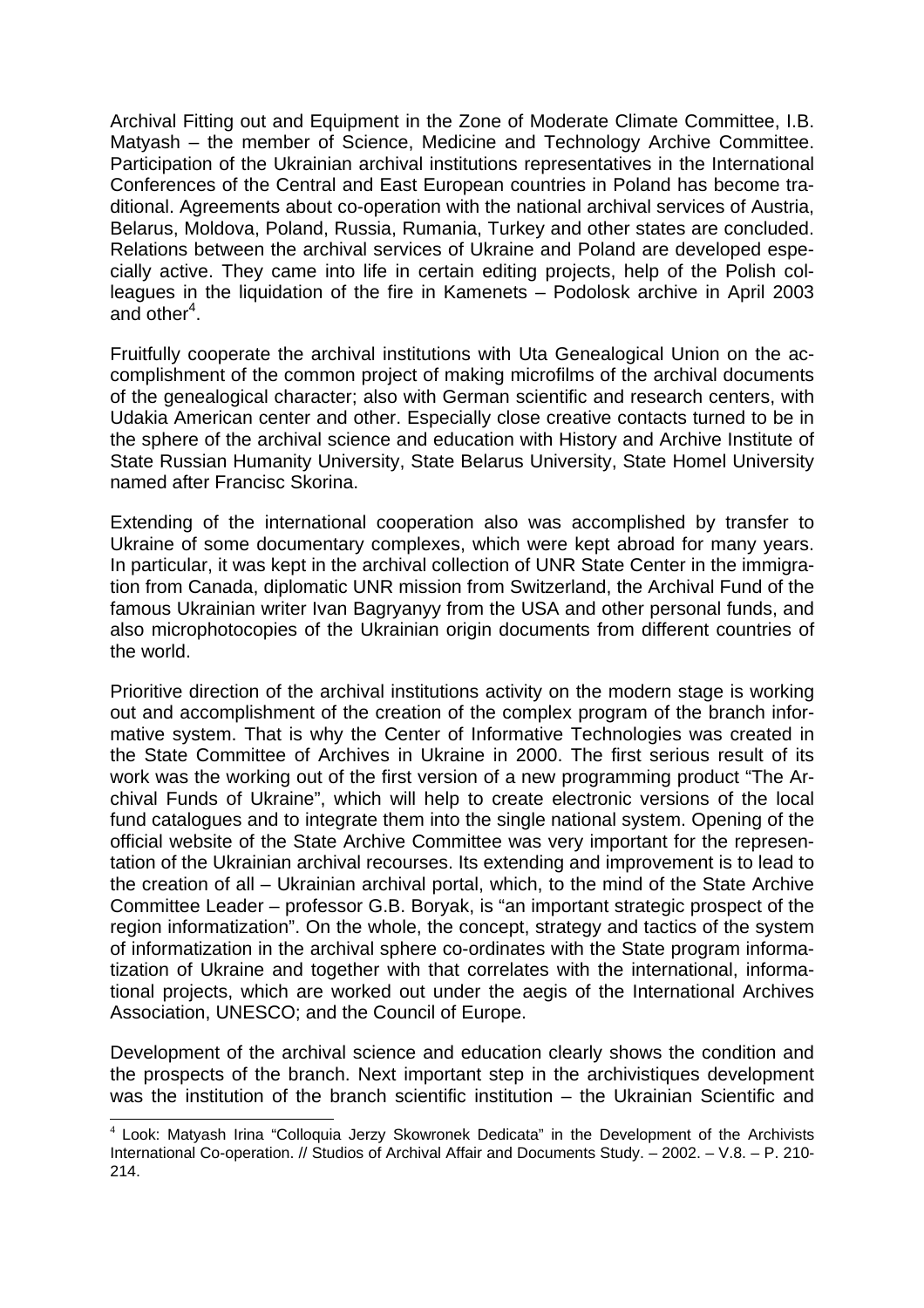Research Institute of Archival Affair and Documents Study (1994). No doubt, the creation of the proper scientific and research base of this sphere is a positive event in the archival development. The tasks of the institute can be defined as the following: investigation of the nowadays problems in the archive study, creation of the concepts and forecasting of the archival development and documentary securing of the management in the conditions of the society informatization, investigation of the legal aspects of work with the documents of the National Archival Fund, organization of the scientific and research information concerning the problems of the archival affair. The theoretical investigation of such problems as defense of the national interests in the archival field, mechanism of the documents aging and defining the methods of its storage prolongment, working out of means and ways of documents defense from the biological damage is also very important for the practical activity of the archival institutions. Investigations in the theory and value of documents examination, completing the State Archive by the funds of personal origin, classification of the documents information, labour defense and anti-fire security in the archives, working out of the instructions of record keeping, album of the documents standard forms, norms of time for working with governmental documentation for the archival service of the state organs and local self-government are oriented on solving the linguistic problems of the archival affair. In the branch of scientific institution such sections as archive study, documents study, scientific and informational section, section of physic and chemical and biological investigation are in function, the post-graduate education was opened and specialized science council as to the defense of the candidate dissertation was created.

For the expansion of the scientific ideas in the archival field, informatization of the scientific research results on the theory and methods of archive study, document study, certain historical disciplines, publication of the archival documents a scientific annual "Studios from the Archival Affair and Record Keeping", annual of study and publication of early texts "Memento" (1998), series of edition "The History of Archival Affair: Memories, Investigation, Sources" and "Archival and Bibliographical Sources of the Ukrainian Historical Thought" (1998), interdepartmental collection of scientific works "Archive Study", "Study and Publication of Early Texts. Sources Study" was created in 1996.

Practical meaning for the Ukrainian archivists has a special edition of the Manuscript Institute of the National Library of Ukraine named after V.I. Vernadsky "Manuscript and Bookish Heritage of Ukraine: Investigation of Study and Publication of Early Texts of the Unique Archival and Library Funds" (1993), of Ukrainian Study of Early Texts and Source Study Institute "Ukrainica: Archival Studios" (1997) and other. As there is no special scientific establishment in Ukraine to prepare the archivists, a lot of attention is paid to the questions of the archival education in the activity of the branch institute. Now the future officials of the archival institutions get their professional education on the Faculty of History of Kiev State National University named after Taras Schevchenko, Charkov National University named after V. Karazin and Lvov National University named after Vasyl Stephanyk, on the faculty of Humanities in the Academy of the Leading Specialists in Culture and Art and other. Close collaboration of the institute with these establishments helped to prepare series of education editions: text book "Archive Study" (1998, 2002), bibliographical reference book "Ukrainian Archivists" (1998), terminological explanatory normative dictionary "Archivistiques" (1998), textbook "Sketches of Archival Affair in Ukraine" (2002), that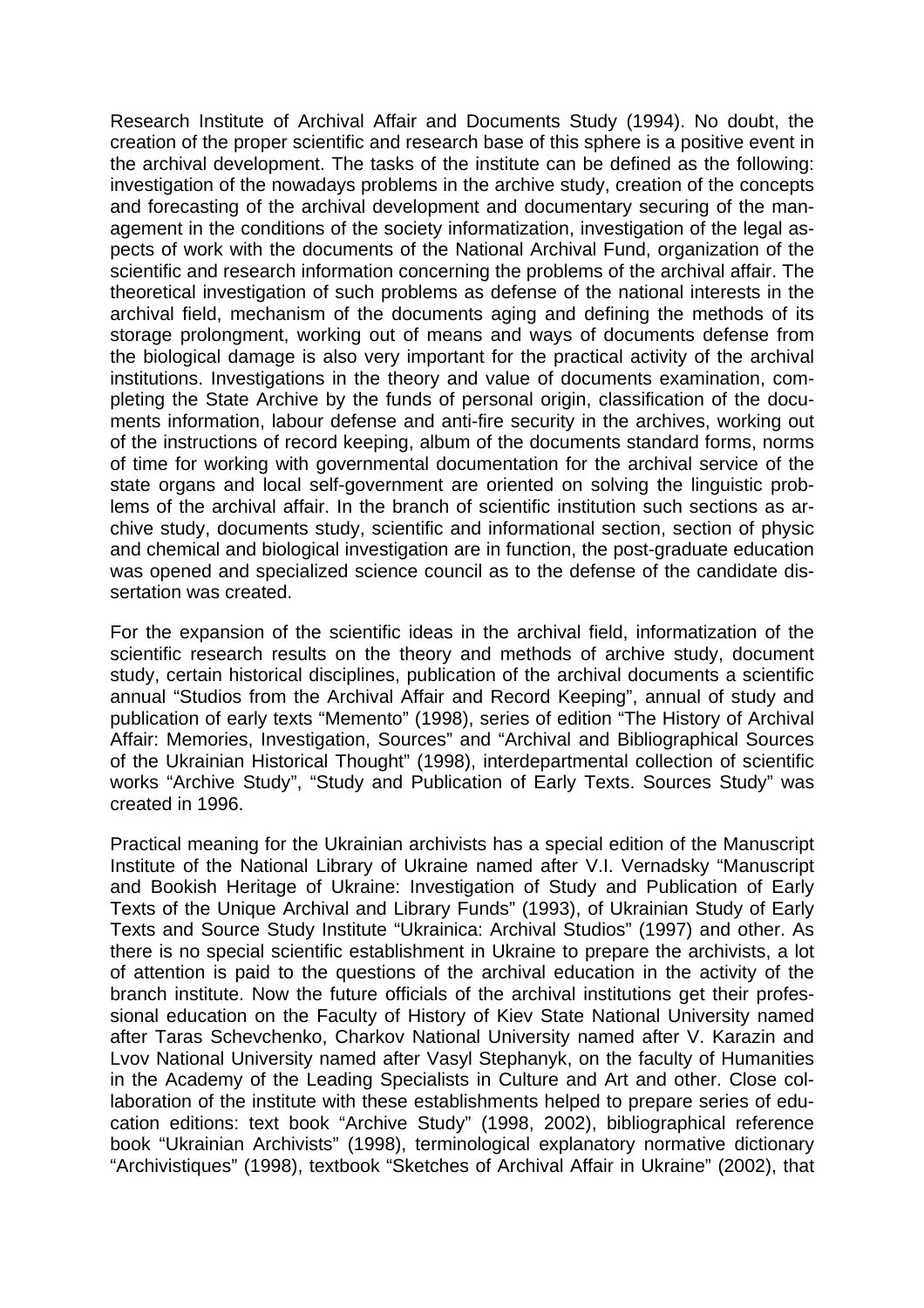was named the best textbook for high schools on the Forum of Editors in Lvov (2003).

Important role in the archival development in the second part of 1990s were international and all-Ukrainian conferences: "Current Problems of the Archival Development in Ukraine" (1995), "Ukrainian Archive Study: History, Modern State and Prospects" (1996), "Archival and Library Affair in Ukraine of the Liberation Competition Epoch" (1997), "National Archival Heritage: Storage Problems" and "Archive and Personality" (1997), "Archives and Study of Local Lore, History and Economy: the Way to Integration" (2003). Conferences held in the second part of 1990s in Odessa, Poltava, Charkov, and Cherson helped to pay more attention to the problems of the regional archival study investigations.

Central state archives and the local archival institutions as branch and regional scientific and methodical centers participate in the creation of the documentary history chronicles of the archival affair, realization of the scientific research results and, organization of the scientific conferences. More and more popular become periodical edition, based by the archival institutions: almanac "Constant" (Cherson), magazine "Crimean Archive" (Simferopol), informative bulletin "Archivist" (Sumy), "Works of the State Archive in Odessa Region". Regional archives take part in accomplishment of the program, approved in 2000, "Archival Collection of Ukraine", which leads to archival reference books publication and helps to expanse access to the archival information. As the part of the project were published the guidebooks of the Central State Archive, Central State Historical Archive of Ukraine in Lvov, State Archives of Chernihive, Sumy, and Ternopil regions.

Increasing the level of the scientific researches in the archival field helps to improve the branch service work of the scientific and technical information, which is to secure the informative service of all directions of the archival institutions activity, research affair and documents study, to introduce new methods and technologies of the informative work in the archival institutions. Scientific and informational section of the Ukrainian Scientific and Research Institute of Archival Affair and Documents Study, performs the function of the Branch Service of STI since 1999. There also created a special sector with Reference and Informative Fund.

Receiving the branch award named after Vasyl Veretennikov as the best scientific research in the archival field and documents study has become a moral and material stimulus for the archivists. Its first laureates have become the authors of the textbook "Archive Study" (Kiev, 1998).

Generally, the modern Ukrainian archival development of archivistiques is characterized by integration tendencies is the archival institutions activity, Ukrainian and foreign higher educational establishments, academical institutes; working out the current questions of the archival science and practice, introduction of new technologies. It is caused by some factors: political (restoration of the state independence, paying more attention of the state to the national cultural heritage), human (new tendencies of the archival institutions specialists, reinforcing of the international professional contacts), interbranch (peculiarities of the archival formation, more active participation of the archives in informatization and humanitirization of the society, enlargement of the